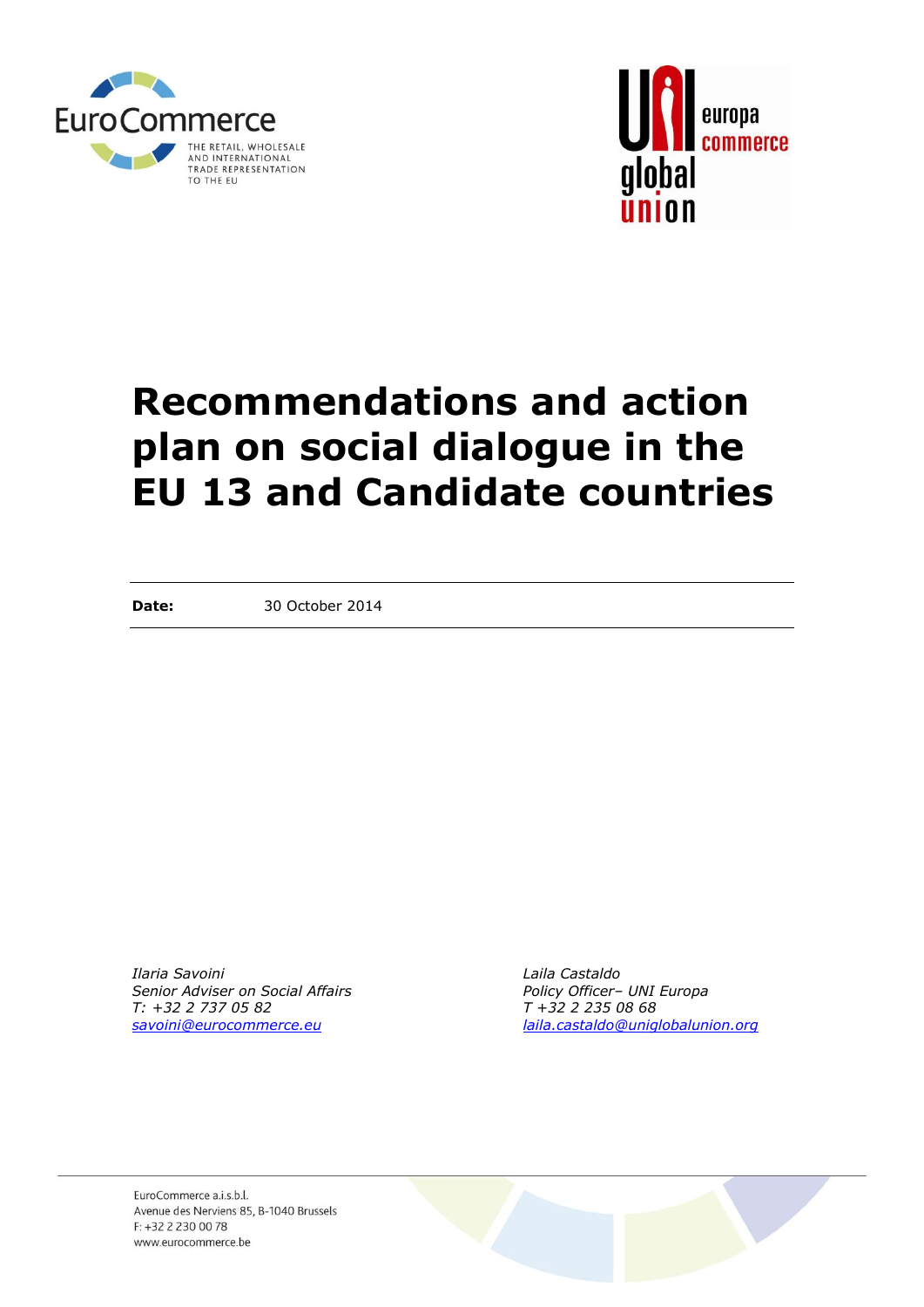# **General background**

The implementation of capacity building activities aimed to increasing and improving the participation of social partners from the EU 13 and candidate countries to European sectoral social dialogue meetings, activities and projects is, since several years a priority for EuroCommerce and UNI Europa Commerce. More specifically, activities in this field are aimed at developing and strengthening partnerships and mutual trust between social partners organisations involved in the European Social dialogue and/or in other EU activities in particular for those who started to participate recently or have not yet been involved.

The starting point for joint activities could be summarized in the following two points:

- **Limited participation of social partners** from New Member States in EUROPEAN SECTORAL SOCIAL DIALOGUE due to the weaknesses on the national level
- Need for **a new culture of social dialogue in New EU Member States and candidate countries**, building mutual trust and commitment of social partners to jointly design and implement a social dialogue agenda on the issues of common interest in the sector at national and EU level

With these objectives, they have implemented in 2011 separate capacity building projects in partnership with the Training Centre of the International Labour Organisation (ITC-ILO). In early 2014, they have completed a joint project entitled "Promoting capacity building and improving social dialogue in the commerce sector for social partners and members' organisations in new Member States and candidate countries". This activity consisted in four regional workshops and a final conference which took place in February 2014 and which was attended by 54 participants and experts.

With the following, EuroCommerce and UNI Europa Commerce would like to summarize the conclusions of their recent activities in new EU Member States and candidate countries, agree on joint recommendations and delineate joint follow up actions to be included as priorities for future activities and cooperation in this area.

# **1. Conclusions and recommendations of the project**

During the final conference of the capacity building project, the following main conclusions were drawn:

- National Governments should protect, promote and facilitate social dialogue at all levels; strengthen the principles of participatory democracy and build consensus on social and economic issues
- The tripartite social dialogue requires consolidation of national tripartite bodies (Economic and Social Councils or equivalent) by adding content and delivering power to existing institutional forms,
- Social partners in the commerce sector should play an advisory role towards their national respective governments and Parliaments and should be involved in legislative process through consultation, they should make recommendations to the governments and thus be involved in the country's economic and social policy decision-making process
- It is necessary to implement research, surveys, gather data and when possible draft joint analyses on the less consensual issues with a specific impact on the commerce sector;
- Where feasible, social partners should establish sectoral social dialogue committees for commerce at national level; increase sectoral bargaining and bargaining coverage with a view to improve sectoral standards in commerce. Political will, building trust and confidence among social partners should generally be improved at all levels (company, national, sectoral when relevant);
- National social partners should believe in social dialogue as a means of achieving results for the benefit of business and workers in the commerce sector. The diversity of industrial relations systems in the EU 13 and candidate countries shall be recognised and taken into account in the European Social Dialogue working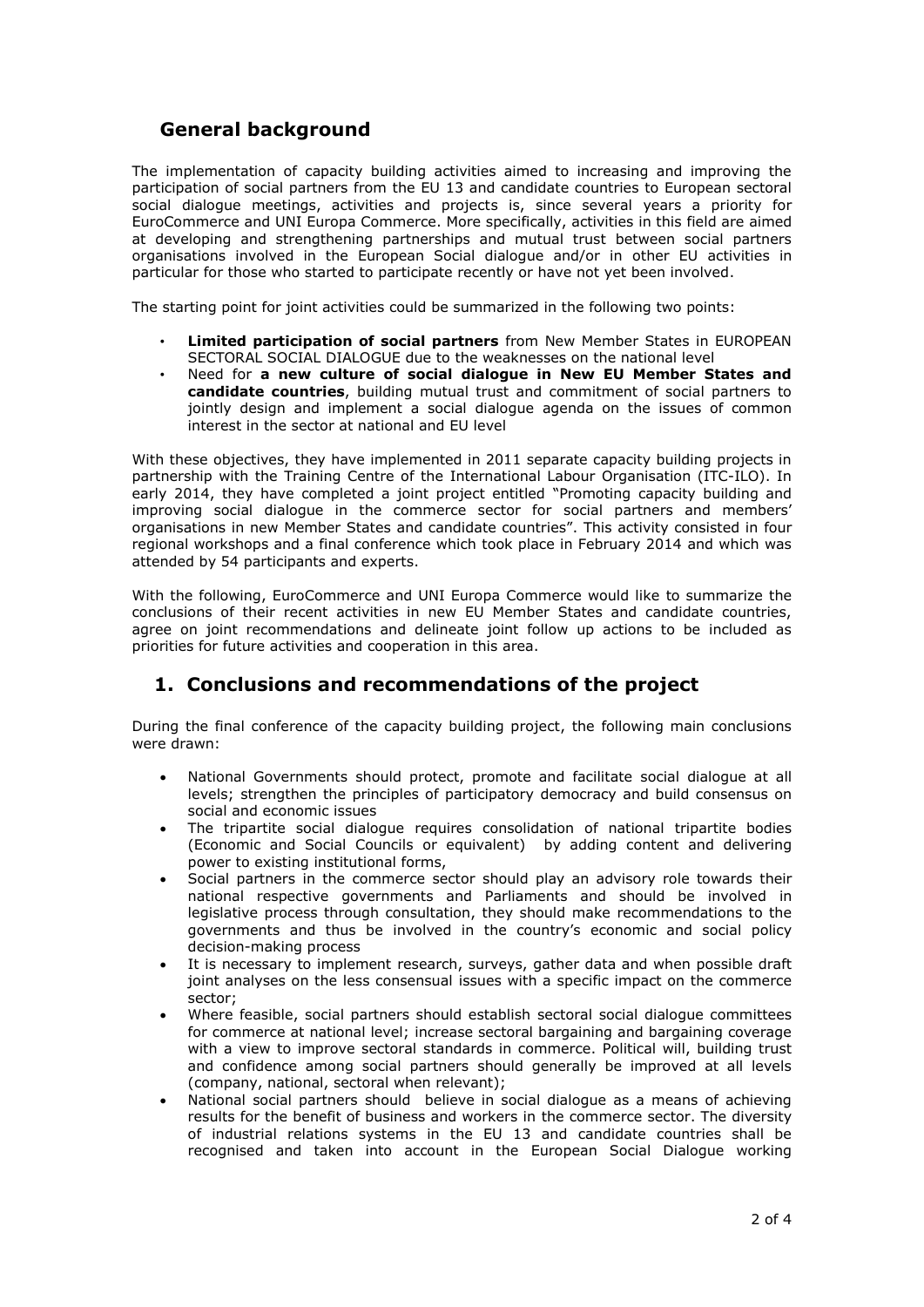programme to enable those countries to better participate in the ESD as well as to implement results at national level.

## **2. Social Partners Recommendations on EU 13 and candidate countries**

Further to the conclusions of the above mentioned project, the European social partners social partners recommend to their members to:

- increase representativeness, strengthen membership base on both employers and trade union side, especially by strengthening sectoral level social partners organisations and their commitment to bargain collectively; increase full-time professional staff including staff fluent in foreign languages as far as possible
- introduce more research and expertise by facilitating access to EU/national and regional funds in cooperation with universities, labour institutes etc.
- improve communication, knowledge-sharing and dissemination of information at all levels from employers and trade union organisations;
- implement systematic education of managers/trade union representatives on EU related issues including EU policy with an impact on the commerce sector and EU funding relevant for social partners
- Maximize benefits of international cooperation and in particular to take part to the sectoral social dialogue at European level to favour further expansion and efficiency
- adopt a pro-active approach and to take joint initiative towards their governments as relevant.
- Discuss labour law reforms in joint consultation and strive to increase legal certainty and improve labour rights by appealing on national governments;
- Promote and foster social dialogue and collective bargaining as a mean to improve the quality of employment in the commerce sector
- Strengthen the role of UNI Europa and EuroCommerce as the recognized social partners at EU level and their representativeness in the new Member States and candidate countries.

## **3. Actions to be taken by the European social partners to support their member organisations in the EU 13 and Candidate countries**

EuroCommerce and UNI Europa will:

## **Joint lobbying and support lobbying activities of UNI Europa and EuroCommerce's members**

- Organize targeted meetings with the newly elected Members of the European Parliament of the EU 13, in consultation and with prior discussion with relevant UNI Europa and EuroCommerce's members' organisation to sensitize them to the importance of social dialogue in the commerce sector at both national and EU levels and raise awareness on commerce related issues;
- Support national social partners actions towards their governments with joint letters as relevant to ensure social partners are involved on issues such as: labour law reforms, introduction of new laws or revisions of existing laws with an impact on the commerce sector(to be decided on a case-by-case approach);

## **Promotion of EU sectoral social dialogue**

 Jointly monitor and encourage the participation of EU 13 representatives to the activities of the sectoral social dialogue for commerce as much as possible taken into